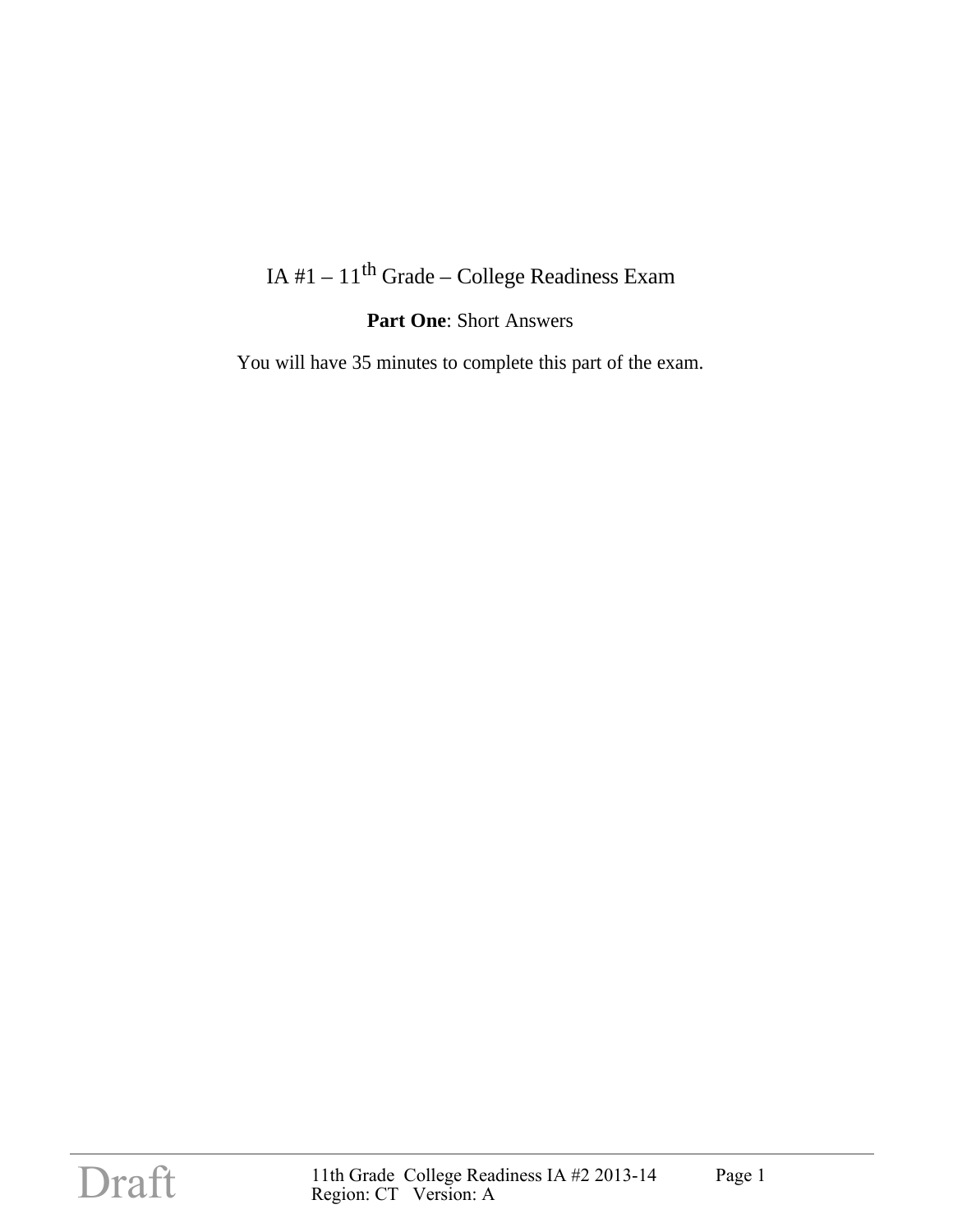Directions: Read the questions and fill in the spaces below with the requested information. Please answer all questions in the required amount of complete sentences.

| What are three professional norms or best practices when preparing for an interview? ( <i>Please</i> )<br>respond in complete sentences; 5 points; three points for each best practice listed and two |
|-------------------------------------------------------------------------------------------------------------------------------------------------------------------------------------------------------|
| <i>points for using complete sentences)</i>                                                                                                                                                           |

| 4.G Identify key steps in preparing for an interview | Teacher's Scoring Area:<br>O 1 O 2 O 3 O 4<br>∩<br>$\overline{0}$<br>5 |
|------------------------------------------------------|------------------------------------------------------------------------|
|                                                      |                                                                        |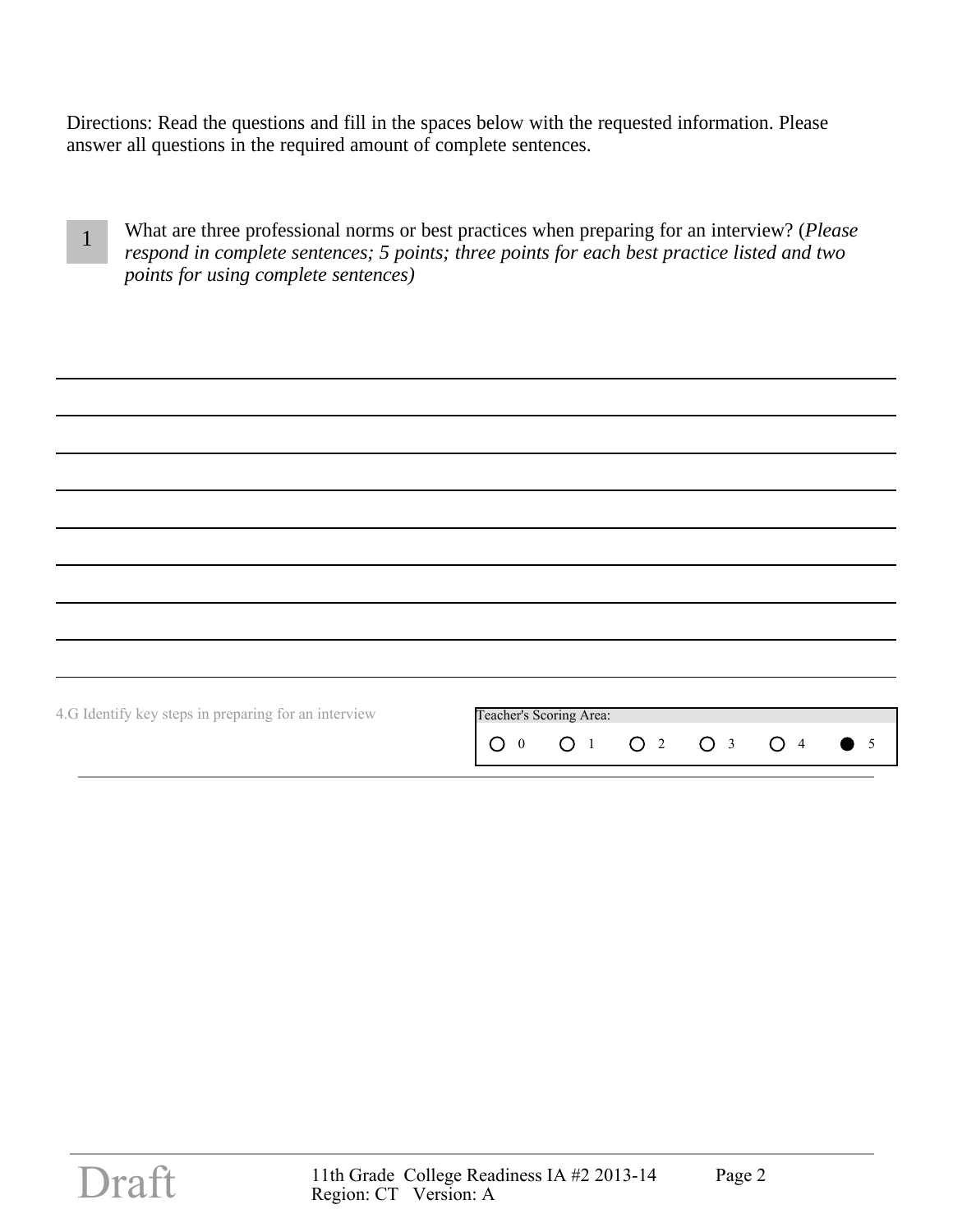*Directions for questions 2-4*. Read the following questions and responses from a student interview with a college admissions representative. After reading, evaluate each student response by explain one strength and one weakness to their response. Then, write the response you would say if you were in the interview. (*12 points; one point for each strength and weakness; two points for the quality of your response to the question)* 

2 **Q:** Why do you want to attend Gettysburg College?

A: I really want to go to a small school in order to be a part of a community of learner and really build strong relationships with my professors. I have close relationships with my teachers in high school and it's been an important part of my experience.

| Strength | Weakness |
|----------|----------|
|          |          |
|          |          |
|          |          |
|          |          |
|          |          |
|          |          |



4.F Distinguish between professional and unprofessional responses in an interview

| Teacher's Scoring Area: |  |  |
|-------------------------|--|--|
|                         |  |  |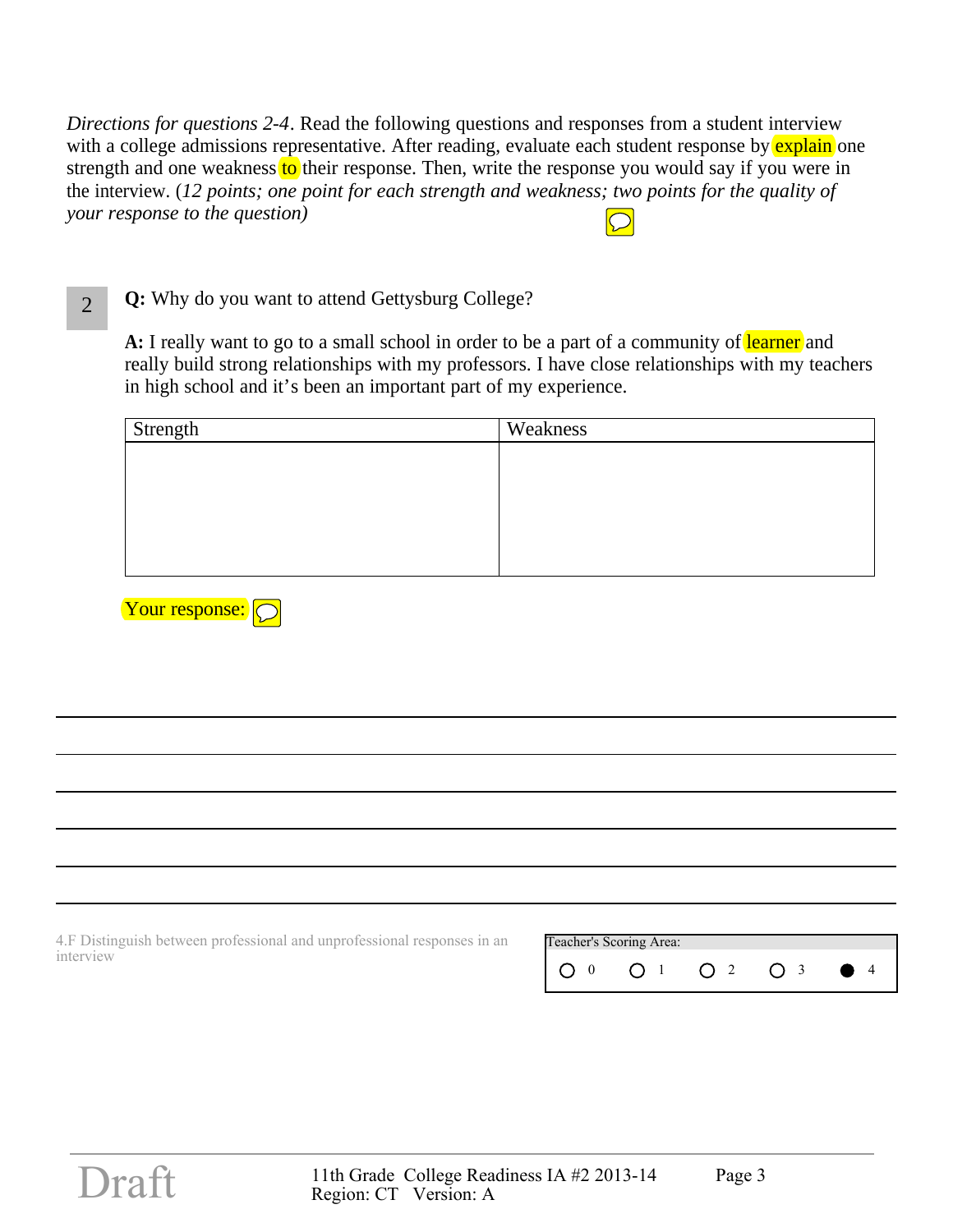# **Q:** Tell me about your favorite class in high school. Tell me about yourself.



**A:** History class is my favorite class. I get really good grades in that class. I also really enjoy learning about how historical events influence so much of what our society does today. For example, I know that there are still many people fighting for civil rights for all people in the United States, much like Martin Luther King Jr.

| Strength | Weakness |
|----------|----------|
|          |          |
|          |          |
|          |          |
|          |          |
|          |          |
|          |          |

Your response:

| 4. F Distinguish between professional and unprofessional responses in an | Teacher's Scoring Area:                        |  |  |
|--------------------------------------------------------------------------|------------------------------------------------|--|--|
| interview                                                                | $1 \bigcirc 0$ $0$ $1$ $0$ $2$ $0$ $3$ $0$ $4$ |  |  |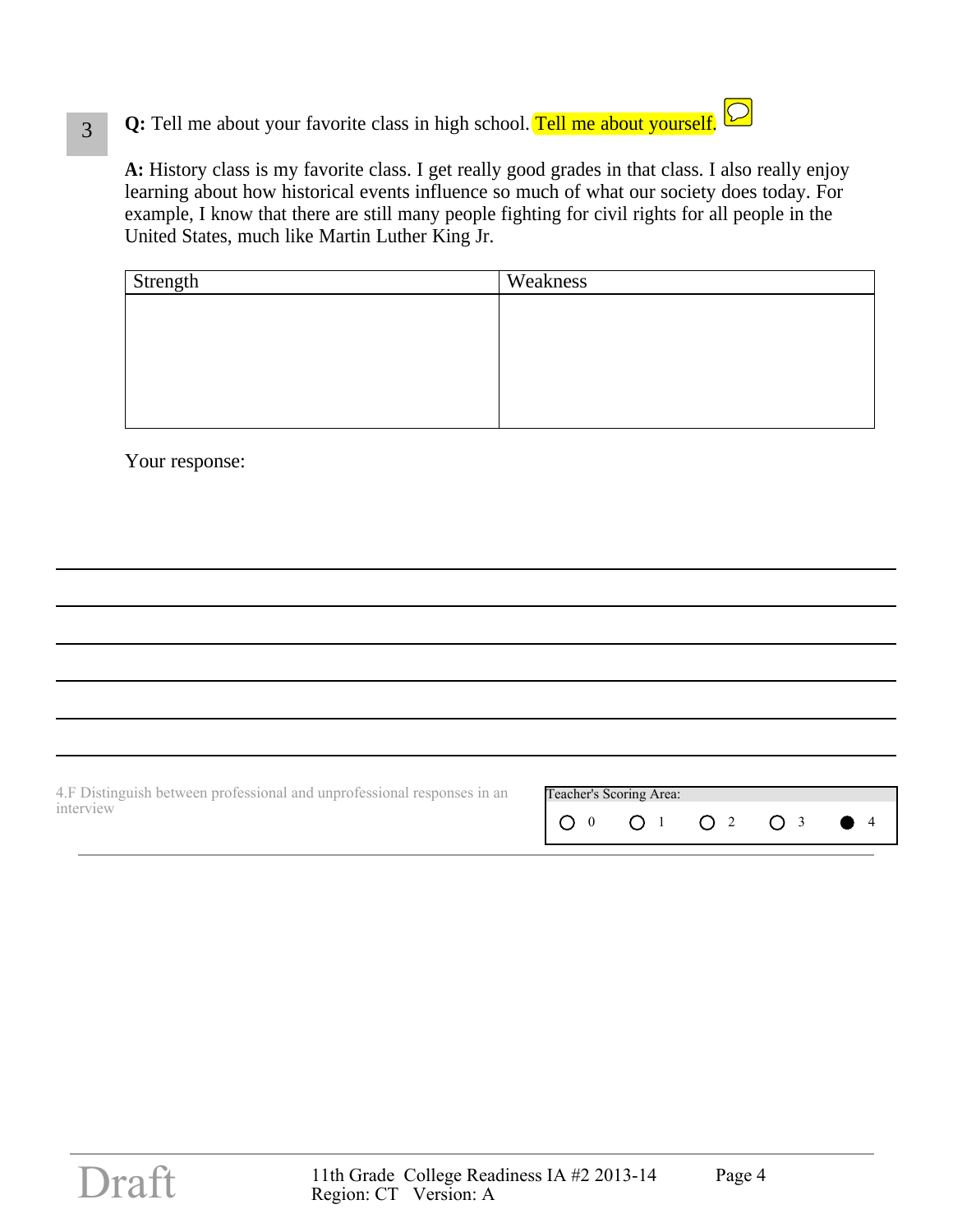### 4 **Q:** What do you like to do in your spare time?

**A:** I am a member of the lacrosse team at my high school. I love being on a team and playing in games. Other than that, I just do homework.

| Strength | Weakness |
|----------|----------|
|          |          |
|          |          |
|          |          |
|          |          |
|          |          |

Your response:

| 4.F Distinguish between professional and unprofessional responses in an | Teacher's Scoring Area: |  |
|-------------------------------------------------------------------------|-------------------------|--|
| interview                                                               |                         |  |
|                                                                         |                         |  |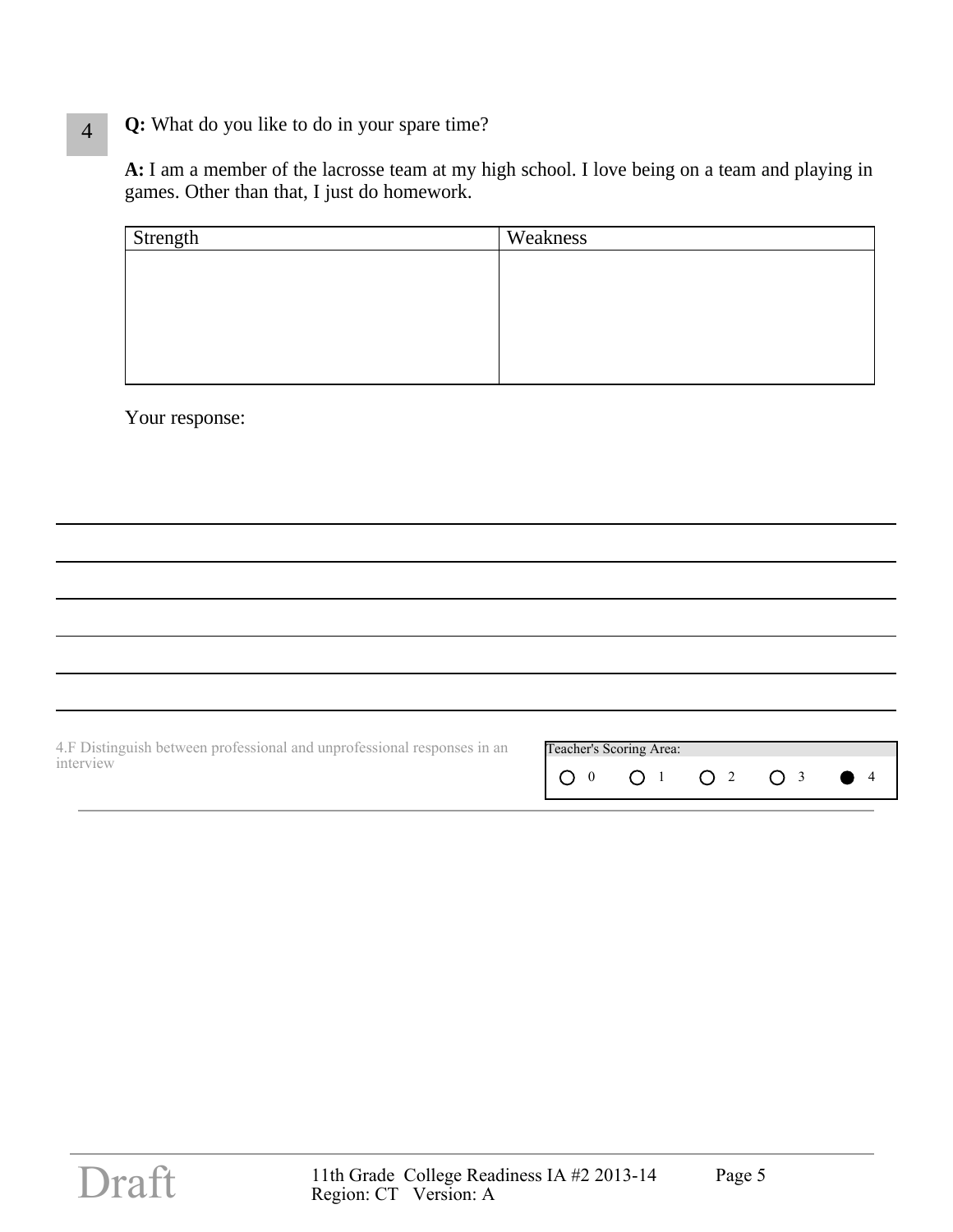*Instructions for questions 5-9*. Read the following script of an interview between a college admissions rep and a senior in high school. Using the professional interview rubric, evaluate this conversation and score the student in each category. For each score, you must explain why you gave the student that score and use evidence from the conversation to justify your answer. *(15 points total; 1 point for every rubric score and 2 points for each written rationale)* 

 $S = Student$  $A =$  Admissions counselor

*[Student shows up 15 minutes prior to her scheduled interview time]*

A: Welcome to Cool College! My name is **Ms. Interviewer.** How are you today?

*[Student extends hand to greet with a firm handshake and make eyecontact with the college rep]*

S: I'm doing well, thank you! My name is Sally.

A: Sally, I'm excited to talk with you today and learn more about your interests in Cool College. First, why do you want to go to Cool College?

S: I've been doing a lot of research about colleges. I knew I wanted a small liberal arts college, but even within liberal arts colleges, they can be very different. When I did more research, I learned that **Cool College** requires all juniors to study abroad for some part of their junior year. I think that's a really cool part of college and I can imagine it makes the campus a unique place because all students will have that experience.

A: Great. Tell me a little bit more about you.

*[Student responds to question but continuing to maintain eye-contact and smiling*]

S: I am an only child. I grew up in a really small town in Ohio where most people lived at least an hour away from school. That's a really unique and special part of my life because I've been going to school with the same group of people for 18 years. It's a really tight-knit community and it's been a huge support for me during my education.

A: What do you think you can contribute to our college community?

*[Student begin to fidget and twist a strand of her hair]*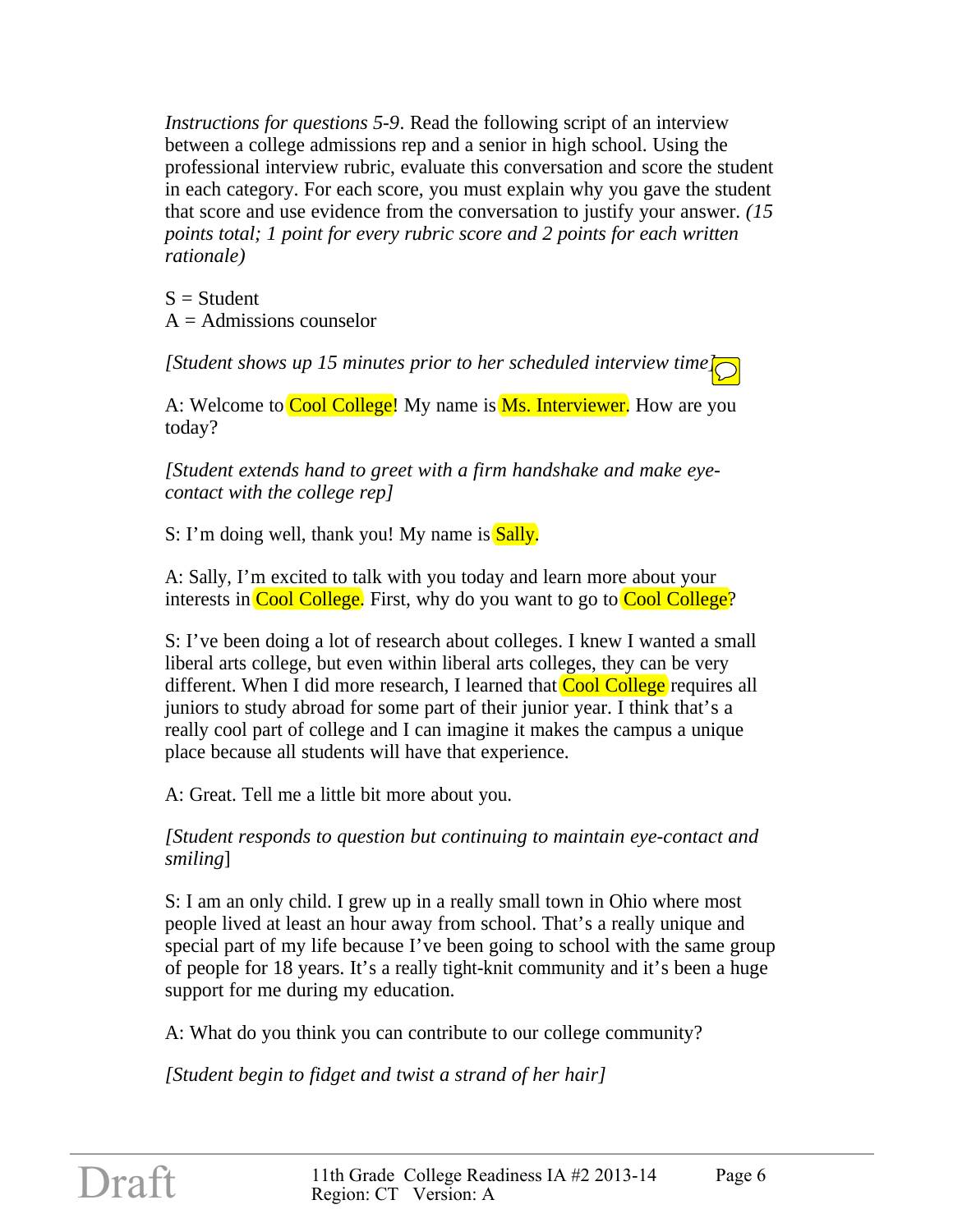S: People say that I'm really outgoing and I include anyone in anything – sports events, school plays, study group. I think I could bring that skill to a college campus. I want to be involved in group and organizations outside of my classes so that I can have the real college experience.

A: Wow. That sounds great. Switching gears, tell me about a time when you overcame a challenge. What was the challenge and how did you overcome it?

S: During my sophomore year, I took AP US History. It was a really tough class. There were so many fact and dates to remember, in addition to just making sure that I actually understood the core issues of what was happening in any major historical event. I took a mock AP test and got a 1. I was really disappointed, especially because I usually perform well on tests. I realized I would have to really increase the amount of time I was studying.

A: Does your high school record accurately reflect your abilities?

S: No. It's not my fault that I failed classes my freshman year. The teachers at my school didn't know how to teach.

A: Recommend a good book to me.

S: I could recommend several but by far my favorite is The Kite Runner. I read the book a few years ago for class but enjoyed it so much that I've recommended it to my entire family. I felt like I learned a lot from a cultural perspective while I was engrossed in the story.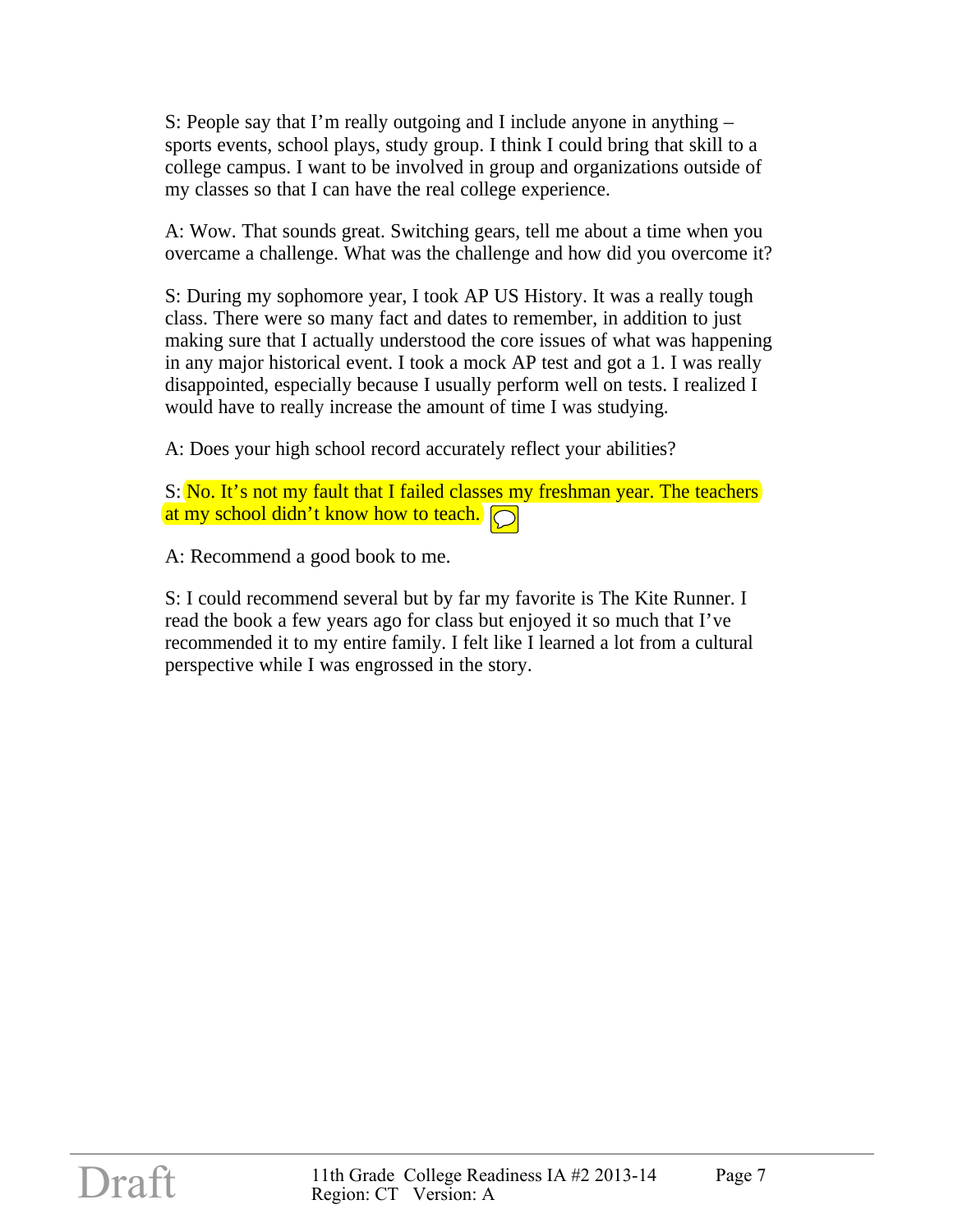|                | Strand of the Rubric | Your Score | Rationale |
|----------------|----------------------|------------|-----------|
| $\overline{ }$ | During the Interview |            |           |
|                |                      |            |           |
|                |                      |            |           |

| 1.B Calculate cumulative GPA and connect current academic standing to college options Teacher's Scoring Area: |  |  |
|---------------------------------------------------------------------------------------------------------------|--|--|
|                                                                                                               |  |  |

| Strand of the Rubric | Your Score | Rationale |
|----------------------|------------|-----------|
| During the Interview |            |           |
|                      |            |           |
|                      |            |           |

| 1.B Calculate cumulative GPA and connect current academic standing to college options Teacher's Scoring Area: |  |  |
|---------------------------------------------------------------------------------------------------------------|--|--|
|                                                                                                               |  |  |

| Strand of the Rubric           | Your Score | Rationale |
|--------------------------------|------------|-----------|
| Oral Response to Interviewer's |            |           |
| Questions                      |            |           |
|                                |            |           |
|                                |            |           |

| 1.B Calculate cumulative GPA and connect current academic standing to college options Teacher's Scoring Area: |  |  |  |
|---------------------------------------------------------------------------------------------------------------|--|--|--|
|                                                                                                               |  |  |  |

| О | Strand of the Rubric           | Your Score | Rationale |
|---|--------------------------------|------------|-----------|
|   | Shares Key Messages about Self |            |           |
|   |                                |            |           |
|   |                                |            |           |

| 1.B Calculate cumulative GPA and connect current academic standing to college options <b>Teacher's Scoring Area:</b> |  |  |
|----------------------------------------------------------------------------------------------------------------------|--|--|
|                                                                                                                      |  |  |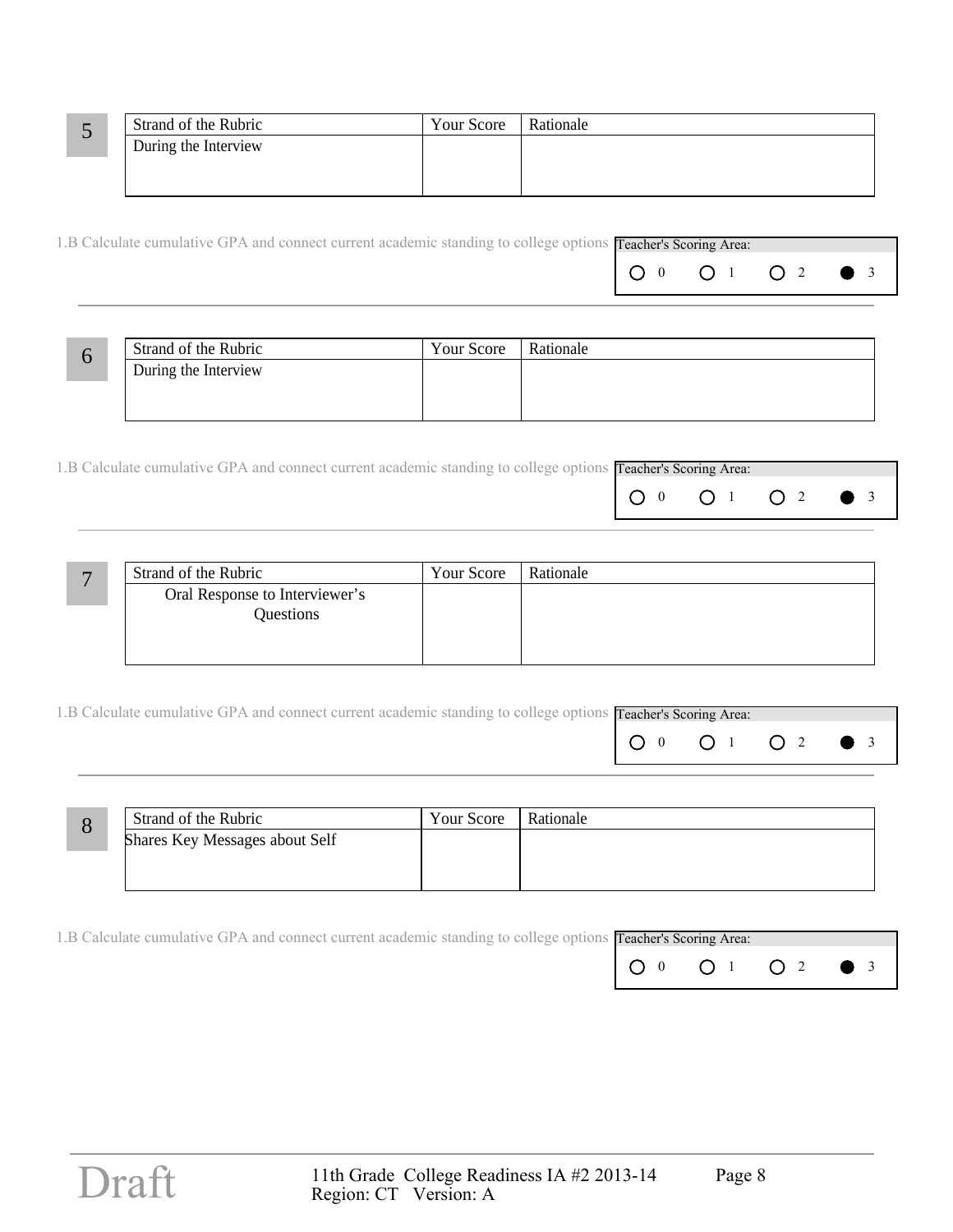|  | Strand of the Rubric | Your Score | Rationale |
|--|----------------------|------------|-----------|
|  | After the Interview  |            |           |
|  |                      |            |           |

| 1.B Calculate cumulative GPA and connect current academic standing to college options Teacher's Scoring Area: |  |  |
|---------------------------------------------------------------------------------------------------------------|--|--|
|                                                                                                               |  |  |

10 Based on the conversation above, if you were the college counselor, what are the two key pieces of feedback you would share with your student they needed in order to improve their interviewing skills? *(5 points, 2 points for each recommendation; 1 point for using complete sentences.)*

| 4.E Use eye contact, annunciation, pacing, intonation, appropriate Teacher's Scoring Area: |  |  |  |  |  |  |
|--------------------------------------------------------------------------------------------|--|--|--|--|--|--|
| diction, and professional body langua                                                      |  |  |  |  |  |  |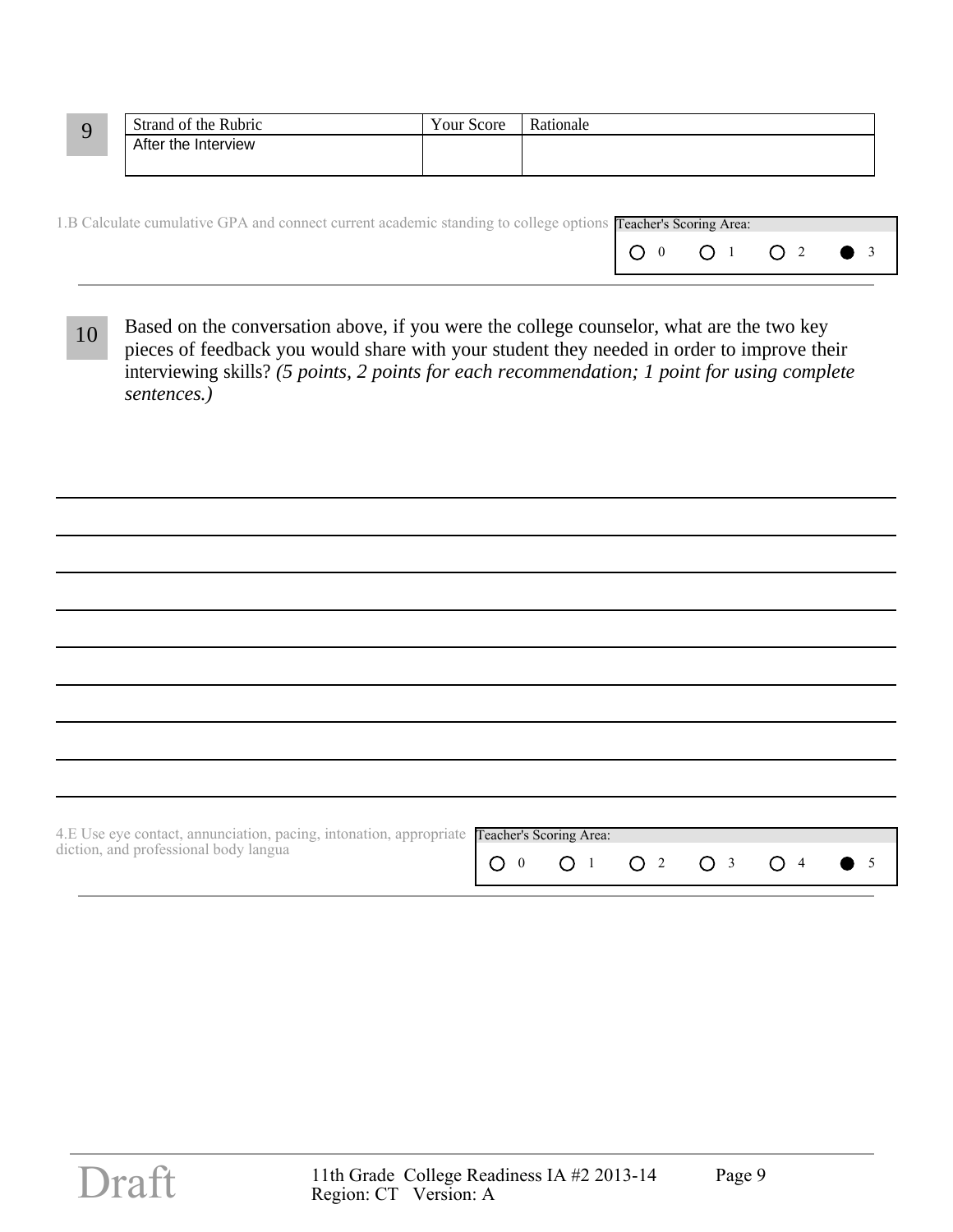11 What can you infer Sally did, based on reading the conversation, in preparation for her interview? *(5 points; 3 points for quality of response, 2 points for complete sentences)*

 $\boxed{\bigcirc}$ 

| 4.G Identify key steps in preparing for an interview | Teacher's Scoring Area:                                              |
|------------------------------------------------------|----------------------------------------------------------------------|
|                                                      | $\bigcirc$ 2 $\bigcirc$ 3 $\bigcirc$ 4<br>$\bigcirc$ 1<br>$O_0$<br>5 |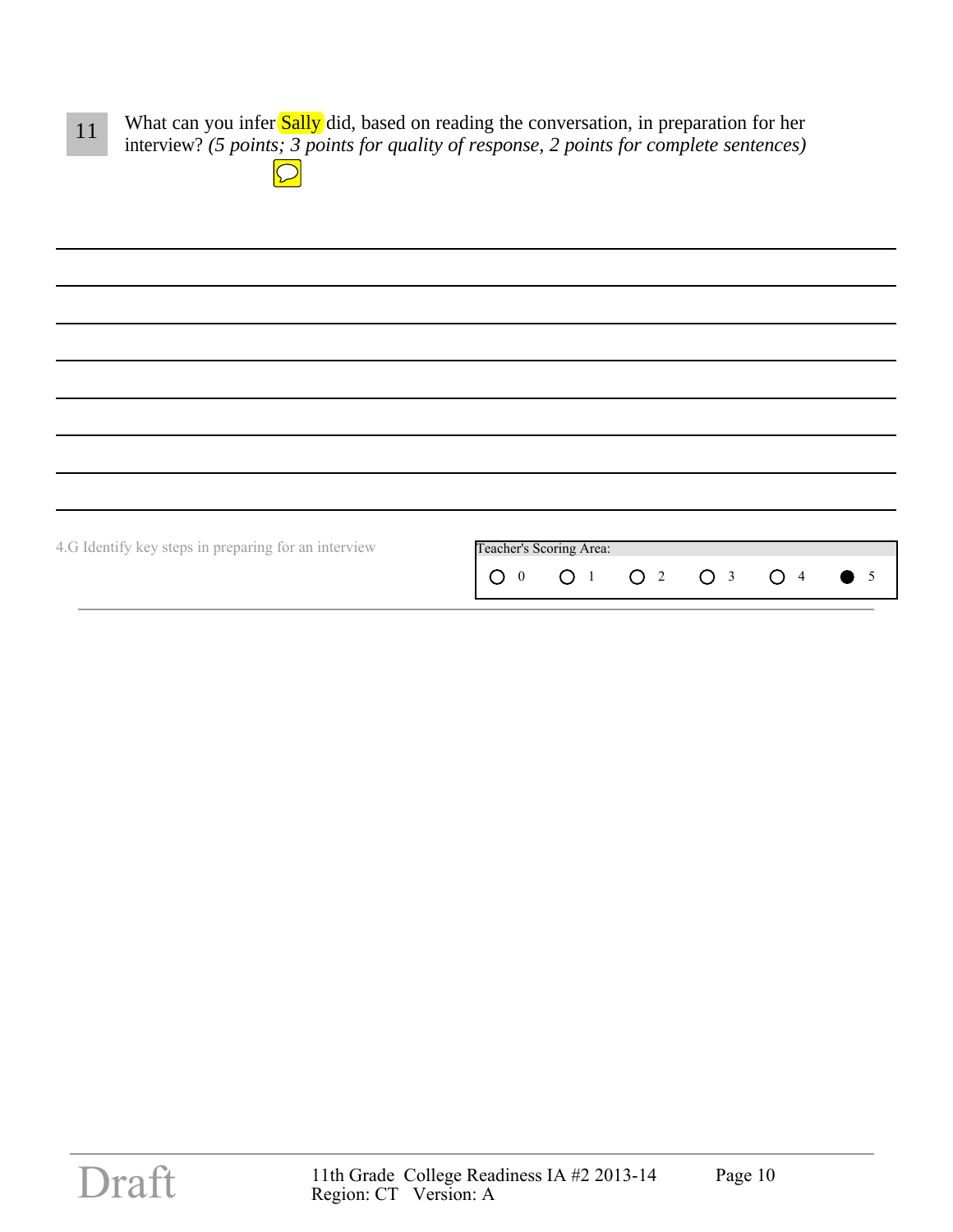| Assume you are <b>Sally</b> and you are sending a thank you email after your interview. Write a |
|-------------------------------------------------------------------------------------------------|
| professional thank you email to the interviewer. (8 points; you will be graded on the           |
| professional email rubric $\sum$                                                                |

| 4.I Craft a well-written                                        |                | Teacher's Scoring Area: |                |                |                |                |                |                |             |
|-----------------------------------------------------------------|----------------|-------------------------|----------------|----------------|----------------|----------------|----------------|----------------|-------------|
| professional email advocating<br>for a high-stakes opportunity. | O <sub>0</sub> | O <sub>1</sub>          | O <sub>2</sub> | O <sub>3</sub> | O <sup>4</sup> | O <sub>5</sub> | O <sub>6</sub> | O <sub>7</sub> | $\bullet$ 8 |
|                                                                 |                |                         |                |                |                |                |                |                |             |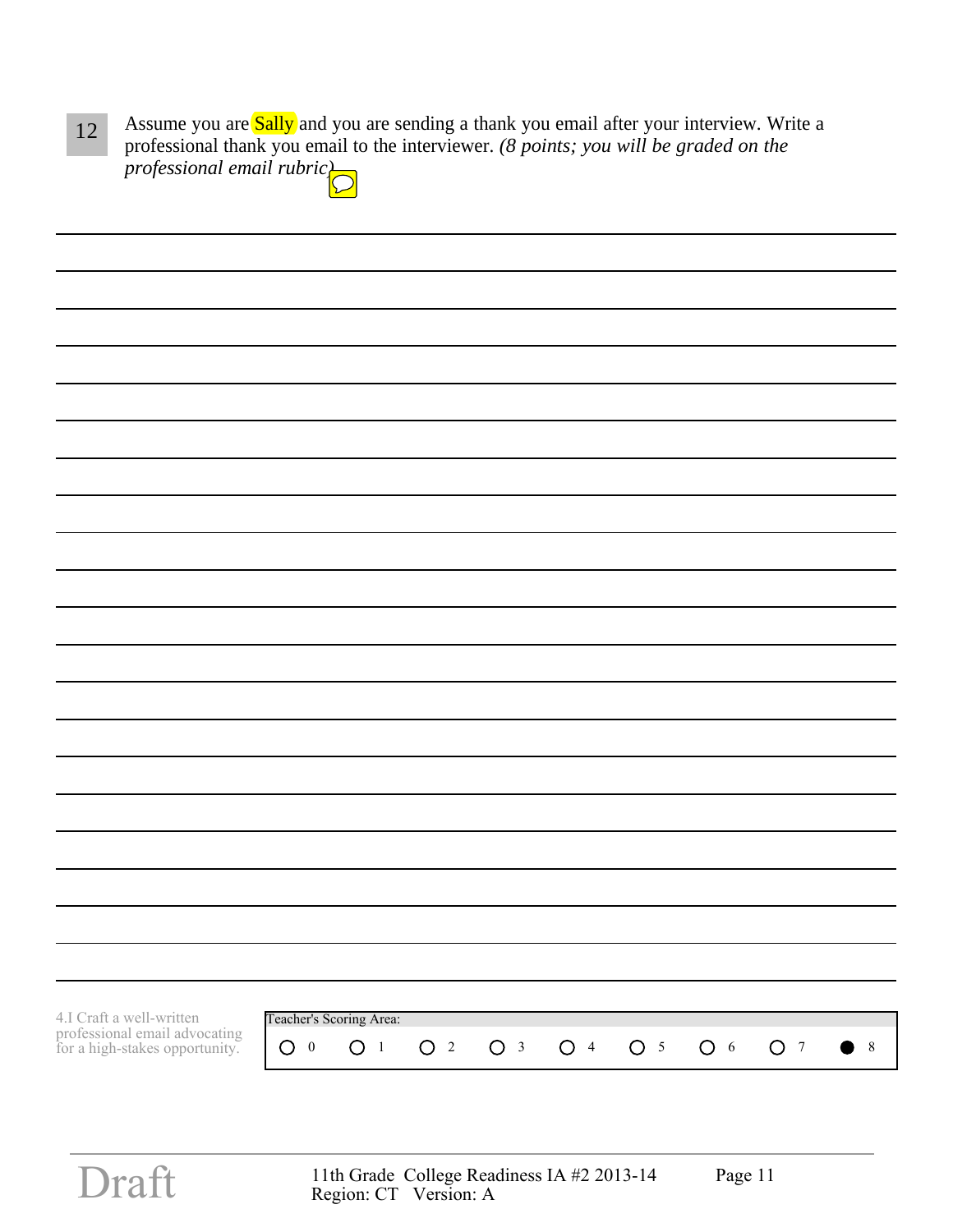# IA #1 –  $11^{th}$  Grade – College Readiness Exam

**Part Two**: Process-Based Project Rubric

(For teacher use only)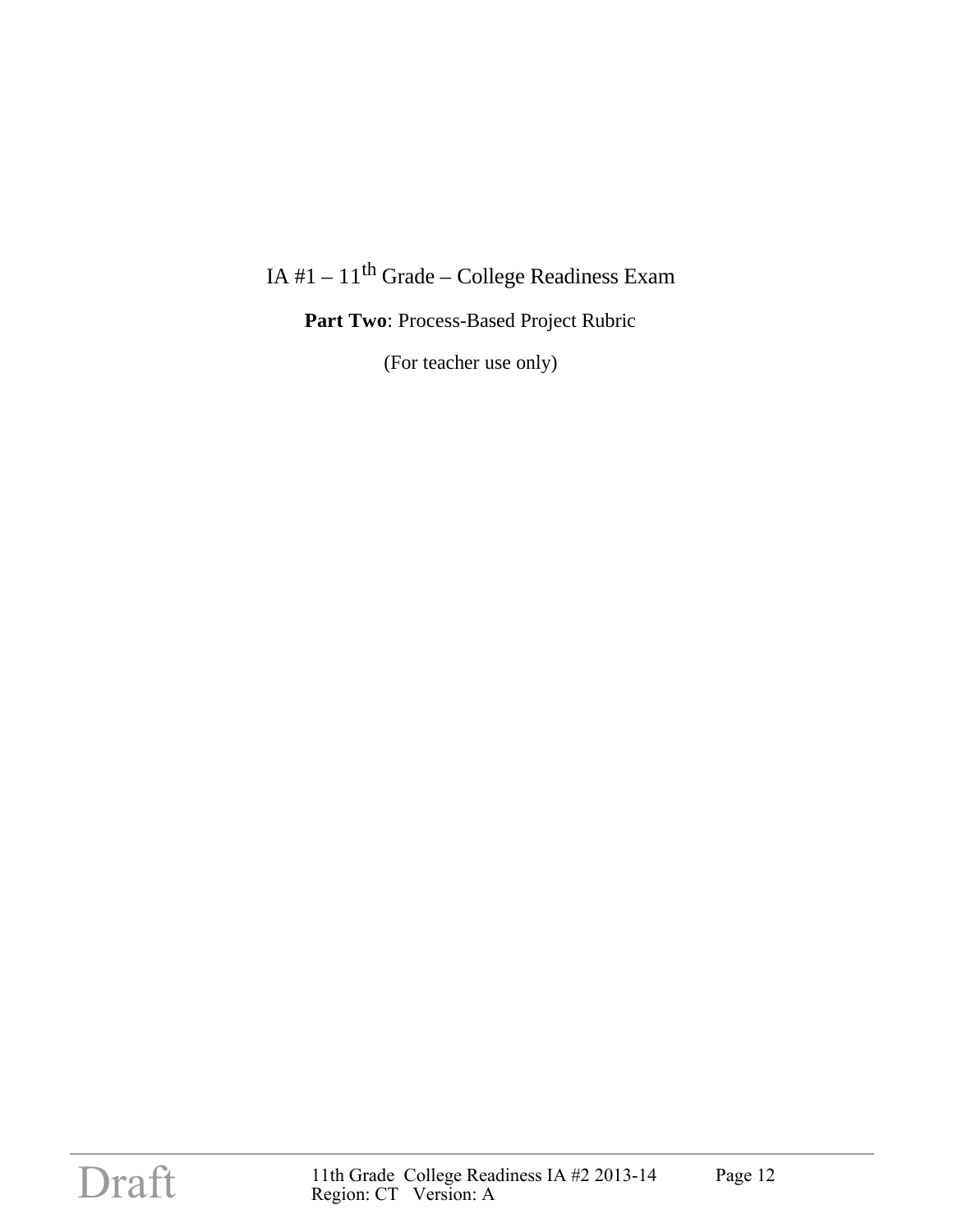### Process-Based College Readiness Project: CRS 11, IA 2

 $\boxed{\bigcirc}$ **Summer Program Common Application** 

**Teacher Directions:** Each student's College Readiness teacher will score the project rubric on the following pages for an overall process-based project grade for IA2.

13 **Outstanding Above Average Acceptable Unacceptable Content:**INSIGHT (author's personalbrand/script) **\_\_\_\_\_/4** Reveals an identifiable and positive character trait of the author(his/her personal brand feature/script).

| 2.C Create Summer Programs Teacher's Scoring Area: |  |  |  |  |  |  |  |  |  |
|----------------------------------------------------|--|--|--|--|--|--|--|--|--|
| personal statement/written<br>response             |  |  |  |  |  |  |  |  |  |

| 14 |                                                    | Outstanding                                                                                                                                                              | <b>Above Average</b> | Acceptable | Unacceptable |
|----|----------------------------------------------------|--------------------------------------------------------------------------------------------------------------------------------------------------------------------------|----------------------|------------|--------------|
|    | Content: FOCUS <br>(pivotal and<br>definingmoment) | Revolves around a<br>unique, specific,<br>pivotal, and defining<br>moment, while subtly<br>conveying a<br>broadermessage<br>about/insight to the<br>lauthor's character. |                      |            |              |
|    |                                                    |                                                                                                                                                                          |                      |            |              |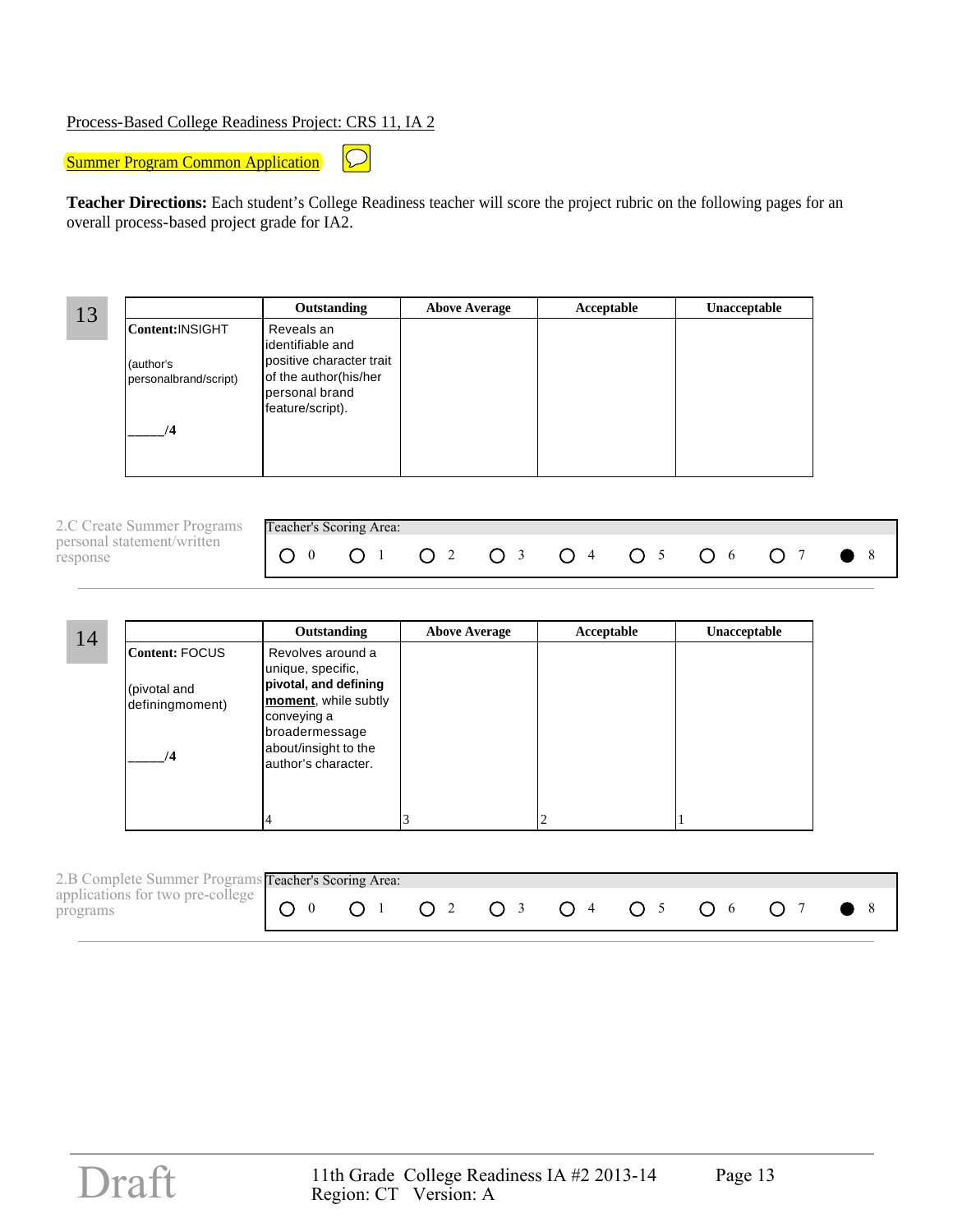|    |                                                            | Outstanding                                                                                                                                                                                                                                                                                                                                                                                                                                                                                                 | <b>Above Average</b> | Acceptable | Unacceptable |
|----|------------------------------------------------------------|-------------------------------------------------------------------------------------------------------------------------------------------------------------------------------------------------------------------------------------------------------------------------------------------------------------------------------------------------------------------------------------------------------------------------------------------------------------------------------------------------------------|----------------------|------------|--------------|
| 15 | <b>Content: NARRATIVE</b><br><b>ARC</b><br>$\overline{14}$ | Has a beginning,<br>middle, and end that<br>are based in real-<br>world action (not<br>thoughts in one's<br>mind), and all build to<br>reveal the intended<br>insight(brand feature)<br>to the author's<br>character.<br>Structured so that<br>thereader is drawn in<br>at the beginning<br>(magnet), perceives a<br>shift in the author's<br>thinking (pivot) in the<br>middle, and is left with<br>positive thoughts and<br>wantingto know more<br>about the author at the<br>end of the essay<br>(glow). |                      |            |              |
|    |                                                            | 4                                                                                                                                                                                                                                                                                                                                                                                                                                                                                                           | 3                    | 2          |              |

2.B Complete Summer Programs applications for two pre-college programs

| Teacher's Scoring Area: |  |  |
|-------------------------|--|--|
|                         |  |  |

| 16 |                               | Outstanding                                                                                                                                                   | <b>Above Average</b> | Acceptable | Unacceptable |
|----|-------------------------------|---------------------------------------------------------------------------------------------------------------------------------------------------------------|----------------------|------------|--------------|
|    | <b>Process: IMAGERY</b><br>/4 | Uses vivid description<br>(show don't tell) to<br>reveal the theme,<br>insight to theauthor's<br>character, and/or to<br>enhance engagement<br>of the reader. |                      |            |              |
|    |                               |                                                                                                                                                               |                      |            |              |

2.B Complete Summer Programs applications for two pre-college programs

| Teacher's Scoring Area: |  |  |
|-------------------------|--|--|
|                         |  |  |